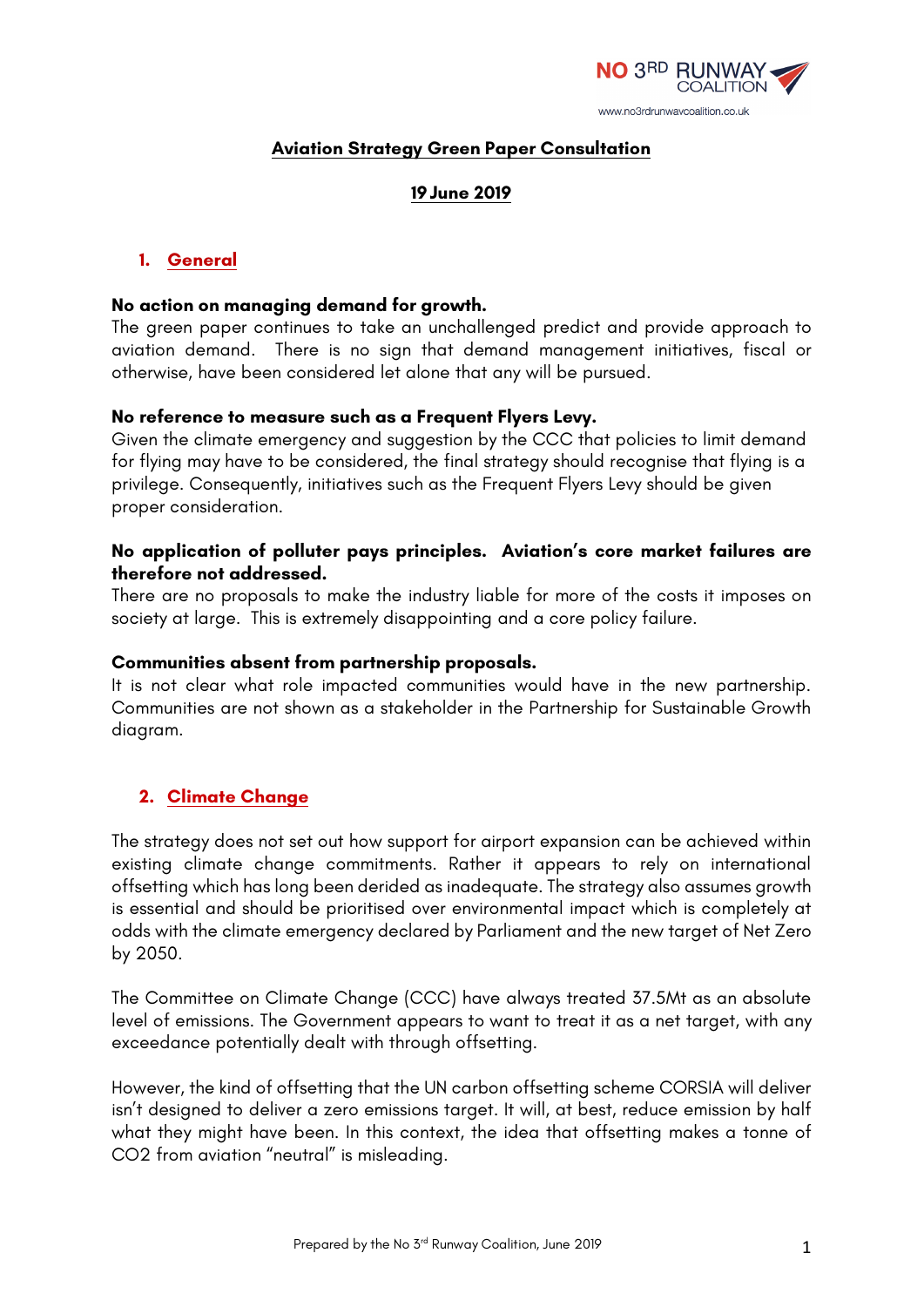

The strategy does not make clear whether the scientific evidence on achieving the Paris Agreement nor the latest CCC analysis will be considered in the climate policies set out in the final white paper. Government continues to state it does not propose to include international aviation emissions in carbon budgets. This will make achieving Net Zero significantly more difficult and impose larger reductions in other sectors of the economy.

The current Government projections on emissions reductions are based on a raft of highly optimistic assumptions, including sharp improvements in aircraft fuel efficiency and the use of cleaner fuels and steep increases in carbon taxes.

The strategy contains no indication of when the Government will finally publish its climate policy for aviation. Nor does it include proposals for the replacement of the UK's membership of the EU ETS post Brexit.

The Government should accept the CCC recommendation that international aviation (and shipping) emissions should be part of Net Zero target, and should in future be formally included within the UK carbon budget.

### **It is extremely disappointing that this recommendation appears to have been ignored as evidence by the continue exclusion of international aviation emissions in the Net Zero statutory instrument published on 12th June**.

Aviation growth as envisaged in the Green Paper cannot in this context be justified. We therefore call on the Government to:

- 1. Develop, commit to and then implement the aviation carbon reduction policy framework that will consequently be required as an integral part of a wider reduction framework for UK transport as a whole. This is what the Aviation Strategy should deliver.
- 2. Accept that aviation must make a fair contribution to reductions in actual UK carbon emissions (without recourse to offsets), first by capping aviation emissions at their existing level and then reducing them along an established emissions reduction pathway, noting that CCC has suggested that this could be achieved at a negative abatement cost.
- 3. Undertake a detailed study of all aspects of how demand management can be applied to UK air travel as part of the carbon reduction policy framework, in accordance with various scenarios including holding demand at its existing level.
- 4. Explore as part of that demand management regime (and in conjunction with the Treasury) the opportunities for the taxation of aviation.
- 5. Re-evaluate and cease policy support for all individual proposals for airport expansion, and growth in demand generally, until they can be demonstrated to be compatible with the established aviation carbon reduction pathway, and an acceptable distribution of flight opportunities between UK airports. Withdraw the DfT's policy support for Heathrow expansion.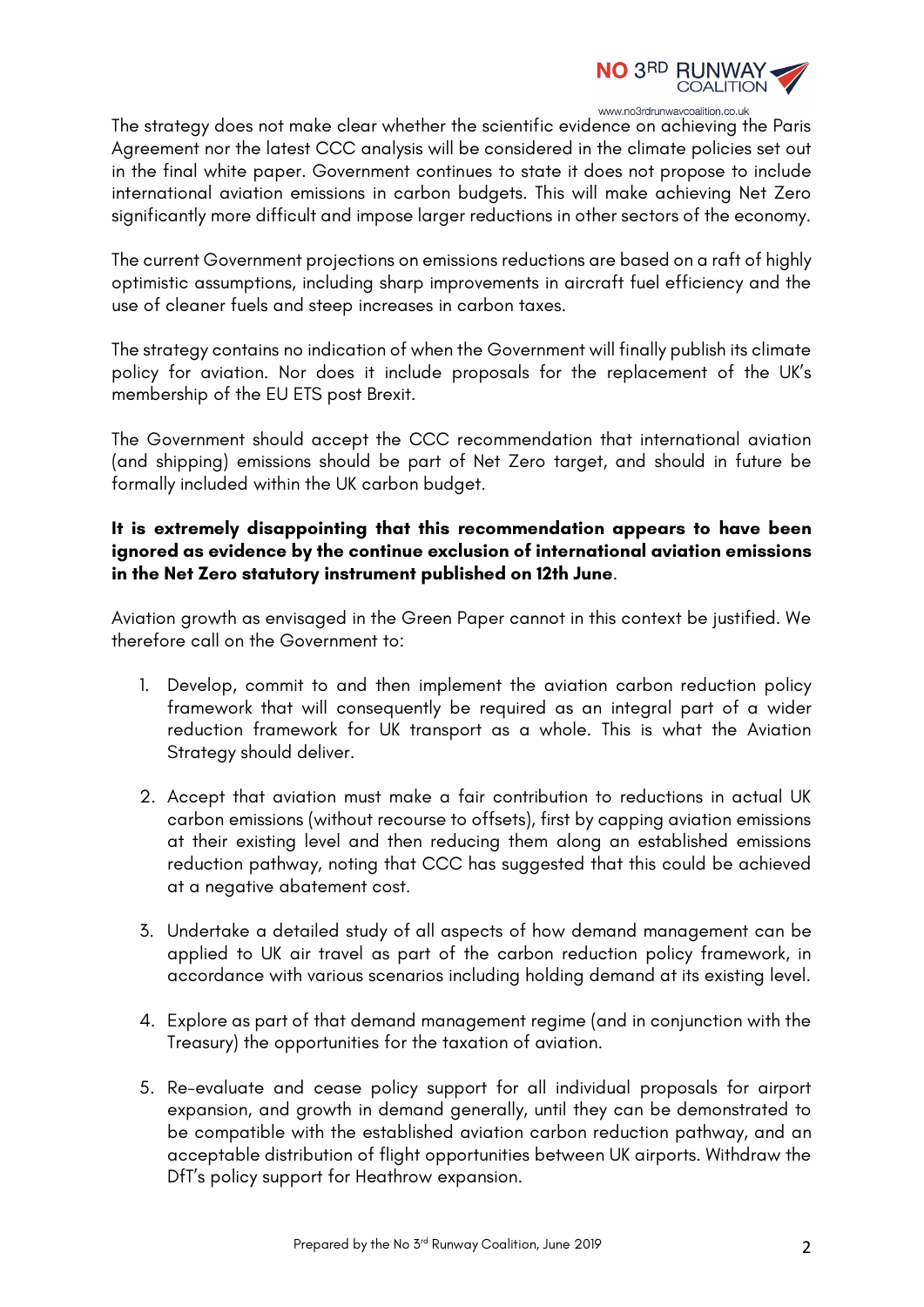

# **3. Air Pollution**

There is growing evidence that current legal limits on air pollution need to be strengthened and also improvements made to the ongoing monitoring of aviation air pollution.

In particular, there should be greater clarity about what happens to particulate matter and other emissions at higher altitudes, as currently aircraft emissions are only accounted for if they occur in the landing and take-off cycle.

The strategy contains no robust policy measures to reduce air pollution, only a recognition that it is an issue and that further work is required on monitoring, particularly Ultrafine Particles (UFP). Studies have shown the elevated levels of NOx and UFP emitted from aircraft up to 40 kilometres from the airport boundary, yet the strategy has no initiatives to identify and measure these impacts of airport operations.

There is a requirement for airports to develop air quality plans to manage emissions within local air quality targets by establishing minimum criteria. But, this remains vague and makes no attempt at reducing air pollution.

Whilst the strategy discusses the potential for 90% reductions in NOx by 2050 on new aircraft, it remains strangely silent about the impact on communities over the next 30 years. The final strategy should set out a timeframe by which the most polluting aircraft should be phased out of operation.

The final strategy should commit to undertaking detailed research of the health consequences of the additional air pollution associated with airport expansion proposals.

Government must assess the robustness of the evidence base in terms of how to account for air pollution above the Landing and Take Off height, particularly considering the potential significance of ultrafine particle emissions at higher altitudes.

Government, should put in place enforcement mechanisms for ensuring that airport expansion does not proceed if it will either cause or worsen a breach of air quality limits, particularly where there is a high risk of this occurring.

### **4. Noise**

Many communities will feel the new objective ignores their interests and will fail to ensure the industry acts to address noise impacts in their areas. The Government needs to define "limit" and "where possible" and explain how and by whom they will be enforced.

However, we welcome Government's recognition that any benefits of quieter aircraft can be cancelled out by the greater frequency of aircraft movements or the effects of concentrated flight paths.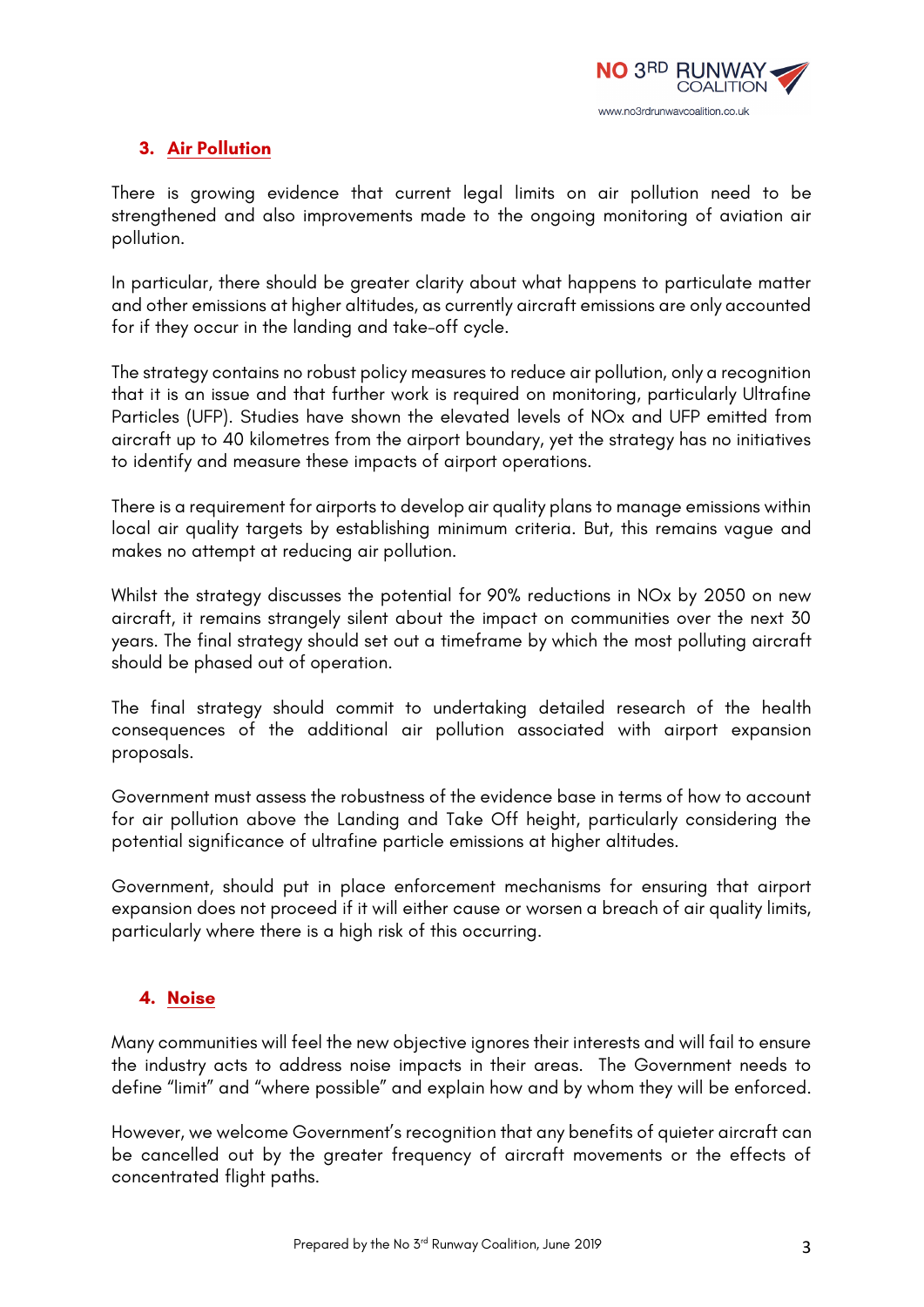

Data in the CAA's Noise Forecast and Analyses shows ATMs growing nearly 25% by 2030 and nearly 40% by 2050. It also shows that noise impacts will be greater, on almost all measures, in 2030 than currently. Thus, questions have to be asked about whether increases in flight numbers are compatible with the new noise objective.

The final strategy should set out clearly which body has responsibility for enforcing noise reduction; this cannot be simply left to airports to self-regulate.

The proposed new national indicator appears to be of limited real-world value and it has little relevance to any individual community. There is a risk that aggregate data will be used to defend industry performance. Any national indicator should incorporate frequency measures, as well as average noise measures.

In terms of the proposed noise caps as part of planning approvals (for increase in passengers or flights) it is important that there are appropriate compliance mechanisms in case such caps are breached. The government should spell out precisely what penalties would be imposed if growth is approved, but noise is not reduced.

The proposal requiring all major airports to set out a plan which commits to future noise reduction is potentially good news, yet there is an absence of detail about what should be included in these plans, how they will be implemented and how local communities will be involved.

We have a number of concerns about the new measures proposed for insulation, how these relate to existing expansion proposals and what best practice actually means. The policy proposals are not strict enough. The WHO Guidelines show that significant annoyance from noise can start from as low as 40dB at night and 45dB during the day.

Thus, the proposal for noise insulation to be offered at 60dB when Government's own policy that noise annoyance begins at 51dB, is wholly inadequate.

Proposing new measures to ensure better noise outcomes from the way aircraft operate is positive, but do not go far enough. As shown by the ICAO Doc 9888, steep departures can dramatically reduce the noise footprint, but there is no provision for this in the Strategy 2050.

There are also significant barriers to communities taking up insulation schemes, particularly in lower income households where the cost remains a significant deterrent. The strategy is completely silent on this issue.

# **5. Flight Paths**

The Green Paper leaves the decision on whether or not to provide respite down to individual airports. This is simply not acceptable given that concentration of flight paths without respite will result in more noise for those living under the concentrated routes.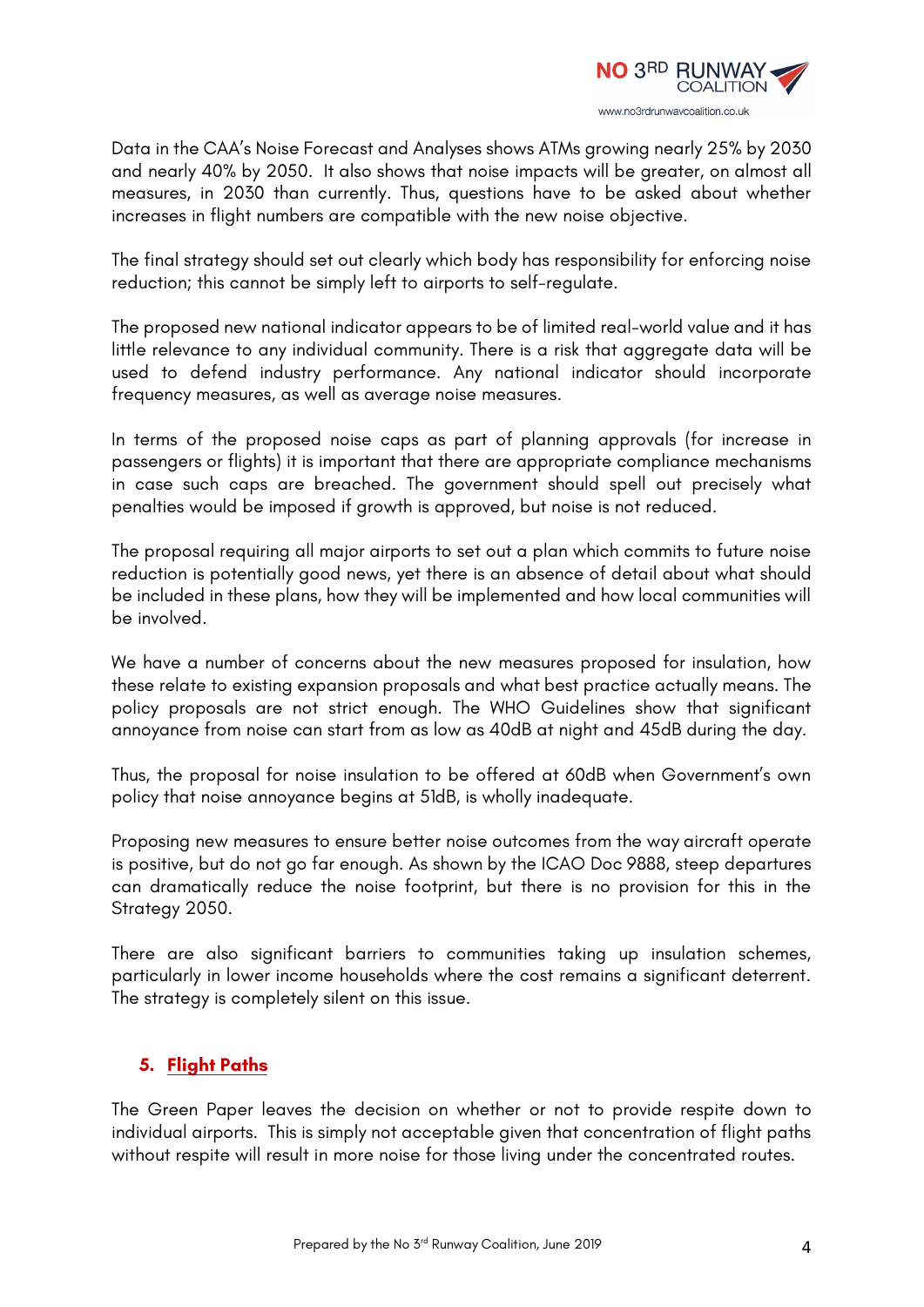

In the case of Heathrow, who have committed to respite periods; this will result in the creation of new flights paths meaning that there will be many communities that are overflown for the first time.

The final strategy should incorporate the findings of the WHO to ensure that a proper assessment is undertaken on how people react when airspace change happens, when new flights paths are introduced or there is a significant increase in flight numbers on existing routes.

We also remain concerned about the absence of a robust and clear definition of respite. This is vital for all communities who are or will be impacted by aircraft noise.

### **6. Surface Access**

The strategy suggests that all proposed airport developments need to be accompanied by clear surface access proposals which demonstrate how the airport will increase the use of public transport and minimise congestion, emissions and other local impacts.

The government's current policy position, set out in the 2013 APF, is that *'the provision and funding of surface access infrastructure and services to airports is primarily the responsibility of the airport operator but where there are significant non-airport user benefits from changes and enhancements to the infrastructure and services government would consider making a funding contribution to reflect these'*. The Green Paper does not propose to change this policy.

Consequently, the proposal to expand Heathrow has not been accompanied by clear surface access proposals or a financial commitment by the scheme promoter to ensure that it contributes to the delivery of the schemes. Further, Government has been reluctant to commit any public capital to new rail links from the West and South into Heathrow. Heathrow had committed to increasing the number of passengers travelling to the airport by public transport to 45% by 2019. It has failed to deliver on this promise, only managing to achieve 41% (a 1% increase in past decade).

How can local communities have any faith in the promises made by Heathrow that there will be no increase in local congestion as result of expansion? Further, what is the likelihood that Heathrow can actually achieve the target of 50% by 2030 & 55% by 2040.

The final strategy should include mechanisms (including financial and operational penalties) to hold airports to account for their failure to deliver agreed public transport targets.

Government must also make clear how large a funding contribution it is prepared to commit to surface access improvements around Heathrow. It should then be equally clear in the amount that should be contributed by the airport.